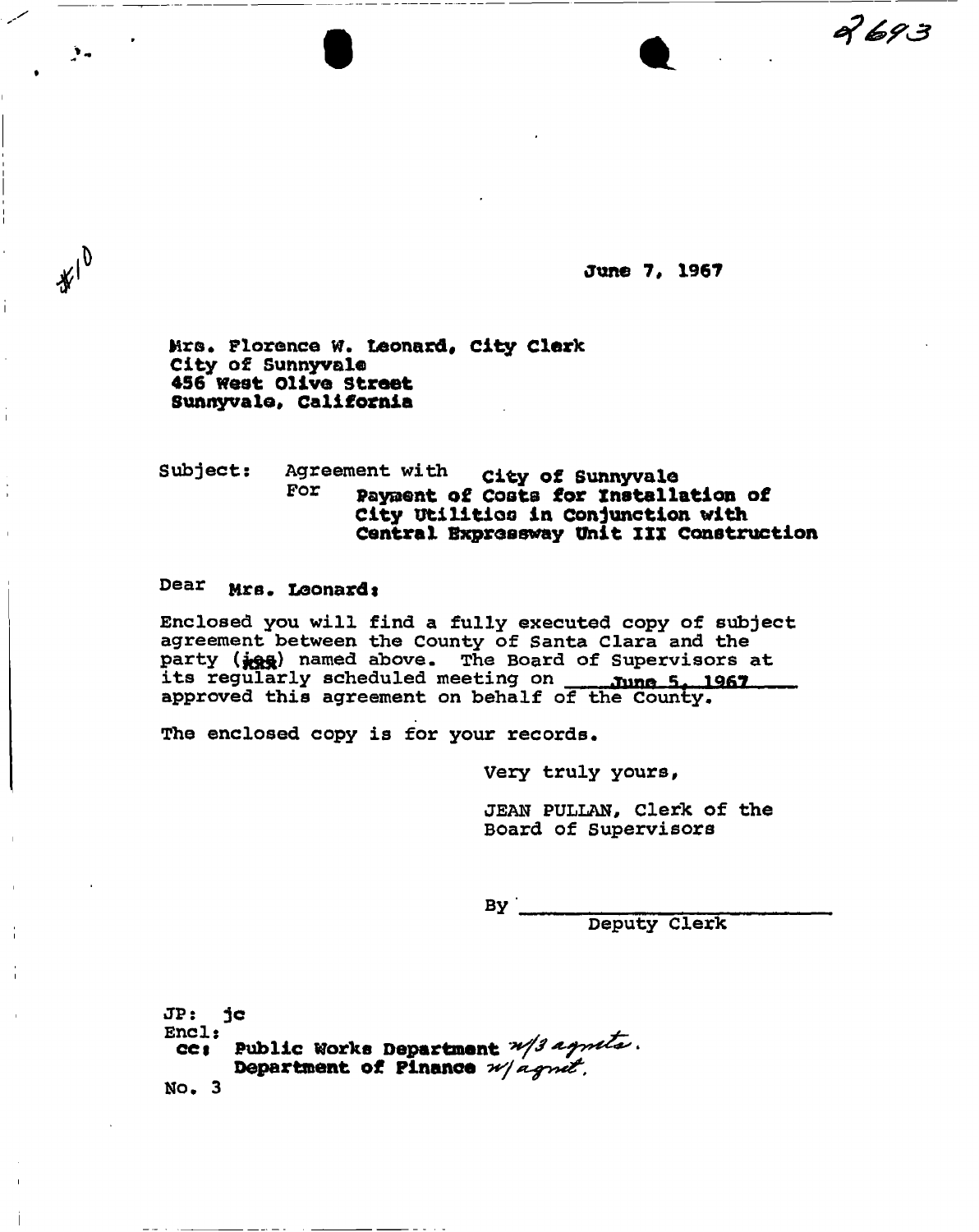AGREEMENT BETWEEN THE COUNTY OF SANTA CLARA AND THE CITY OF SUNNYVALE FOR PAYMENT OF COSTS OF IMPROVEMENTS TO<br>CENTRAL EXPRESSWAY, UNIT NO. III CENTRAL EXPRESSWAY,

THIS IS AN AGREEMENT between the County of Santa Clara ("County") and the City of Sunnyvale ("City"),

WHEREAS, County plans to construct that portion of Central Expressway, Unit No. Ill lying between Bernardo Avenue and Commercial Avenue, and City plans to add to the proposed storm drain system, install water pipelines and install sanitary sewer lines to accommodate drainage from sections of City; and

WHEREAS, part of the construction work proposed by City is and will be affected by part of the construction work to be done by County, and because of this City and County deem it to be in the best interests of orderly and economic construction practices to complete the work (hereinafter called ("the project") under a single contract awarded and administered by County;

NOW, THEREFORE, County and City agree as follows:

1. County shall prepare plans, specifications and a list of estimated contract quantities for the construction of the improvements to the storm drain and sanitary sewer systems incidental to Central Expressway between Bernardo Avenue and Commerical Avenue and shall submit the same forthwith to City for its approval.

" 2. City shall prepare plans, specifications and a list of estimated contract quantities for the construction of the improvements to the water pipeline system incidental to Central Expressway between Bernardo Avenue and Commercial Avenue, and shall submit the same forthwith to County for incorporation with the Central Expressway construction plans.

3. Upon approval of the plans, specifications and estimated contract quantities, County shall award a single construction contract for the construction of the project, and to supervise the work of construction to completion.

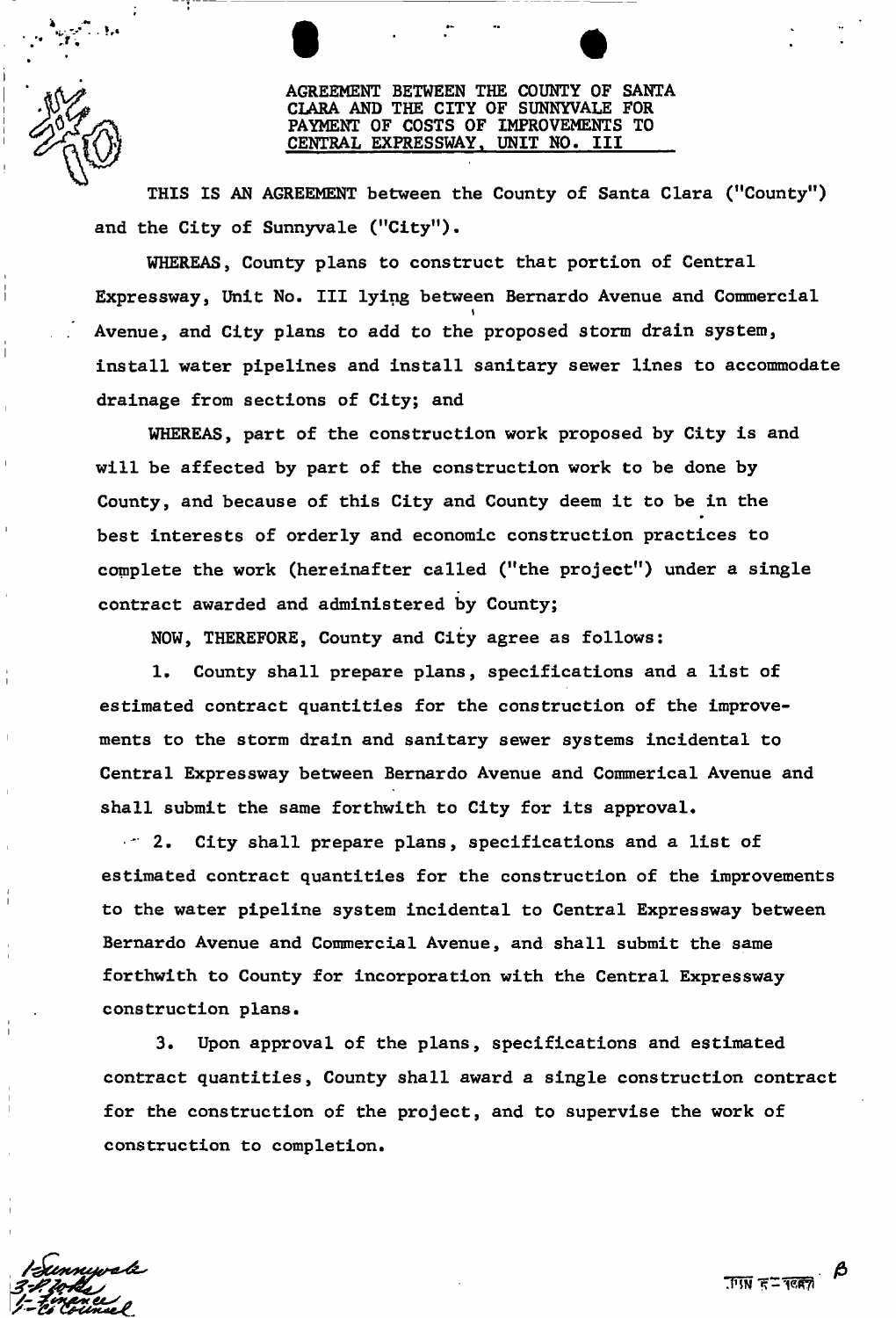4. It is estimated that the cost of the construction of improvements to storm drain, water pipeline and sanitary sewer  $t$  systems is \$90,000.00. This amount is to be paid to County within 20 days after advertisement for construction of the project.

5. Actual cost for the construction of the improvements to the storm drain, water pipeline and sanitary sewer systems shall be based on the bid prices of the contract items involved.

 $6(a)$  The quantities for the water system shown on Exhibit "A" are estimated quantities. A final accounting will be made after the project is completed based on actual final quantities.

6(b) The quantities for the storm and sanitary sewer systems shown on Exhibit "A" are final quantities.

7. City shall pay to County the sum derived by multiplying the final quantities times the bid prices for the various systems as shown on Exhibit "A" attached hereto. In the event that the actual cost is greater or lesser than the estimated, an adjustment shall be made to provide additional payment by City to County or refund to City by County whichever may be necessary.

8. If County does not award a contract for the construction of the project on or before January 1, 1968, this agreement shall terminate ipso facto upon that date and shall be of no further force or effect.

IN WITNESS WHEREOF, County and City have caused the execution of this agreement as of JUN  $5 - 1987$ 

COUNTY OF SANTA CLARA Chairman, Board of Supervisors

ATTEST: JEAN PULLAN, Clerk of the Board of Supervisors

*n* 

pproved as to Form: incoderel County Counsel 1967  $\mathcal{U}$ 

CITY OF SUNNYVALE, A Municipal Corpdration

 $-2 -$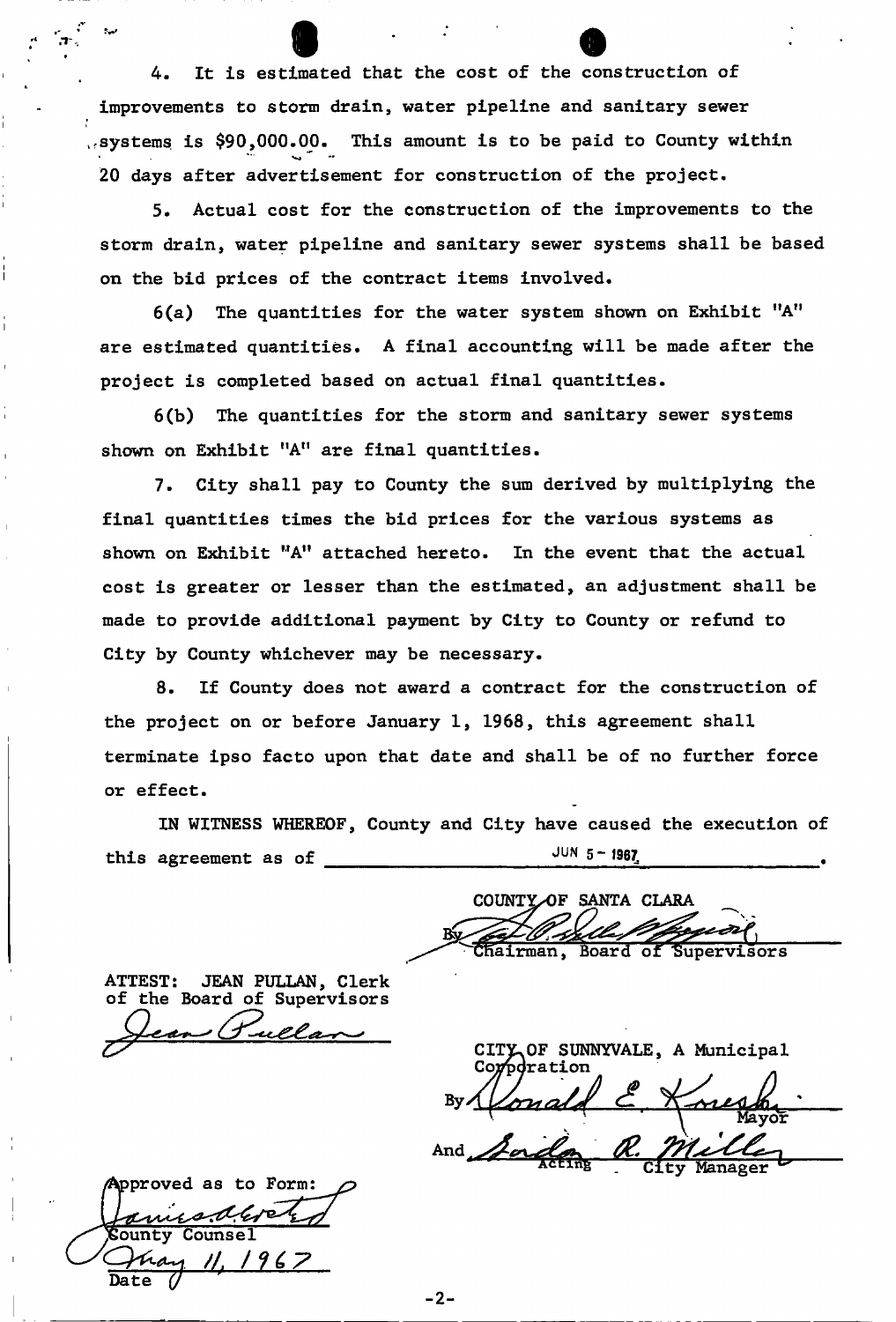»

 $\mathbf{z}$ 

 $\frac{1}{1}$ 

 $\tilde{\mathbf{r}}_i$  .

## WATER PIPELINE SYSTEM (requested by City)

| Item Description            | Quantity     | Unit |
|-----------------------------|--------------|------|
| 16" Ductile Cast Iron Pipe  | 518          | L.F. |
| 16" Steel Pipe              | 205          | L.F. |
| 12" Steel Pipe              | 245          | L.F. |
| 12" C.I.P.                  | 65           | L.F. |
| 10" Steel Pipe              | 230          | L.F. |
| 8" Steel Pipe               | 250          | L.F. |
| 8" C.I.P.                   | 4,900        | L.F. |
| 6" C.L.P.                   | 730          | L.F. |
| 12" Gate Valve              | 4            | Each |
| 10" Gate Valve              | $\mathbf{1}$ | Each |
| 8" Gate Valve               | 18           | Each |
| 6" Gate Valve               | 7            | Each |
| 8" Tapping Sleeve and Valve | $\mathbf{3}$ | Each |
| 6" Tapping Sleeve and Valve | 1            | Each |
| 12" x 8" Tee                | 1            | Each |
| 10" x 8" Tee                | $\mathbf 1$  | Each |
| 8" x 8" Tee                 | $\cdot$ 2    | Each |
| 12" x 6" Tee                | 1            | Each |
| $8"$ x $6"$ Tee             | 4            | Each |
| 8" x 4" Tee                 | 1            | Each |
| $6"$ x $8"$ Tee             | $\mathbf 1$  | Each |
| 12" Cross                   | $\mathbf{1}$ | Each |
| $16"$ x $12"$ Reducer       | $\mathbf{2}$ | Each |
| 12" x 8" Reducer            | 6            | Each |
| 10" x 8" Reducer            | $\mathbf{1}$ | Each |
| 10" x 6" Reducer            | $\mathbf{1}$ | Each |
| 8" x 6" Reducer             | 4            | Each |
| 6" x 4" Reducer             | 3            | Each |
| 12" C.I. Bends              | 4            | Each |
| 8" C.I. Bends               | 15           | Each |
| 6" C.I. Bends               | 6            | Each |
| Air Relief Valve            | $\mathbf{2}$ | Each |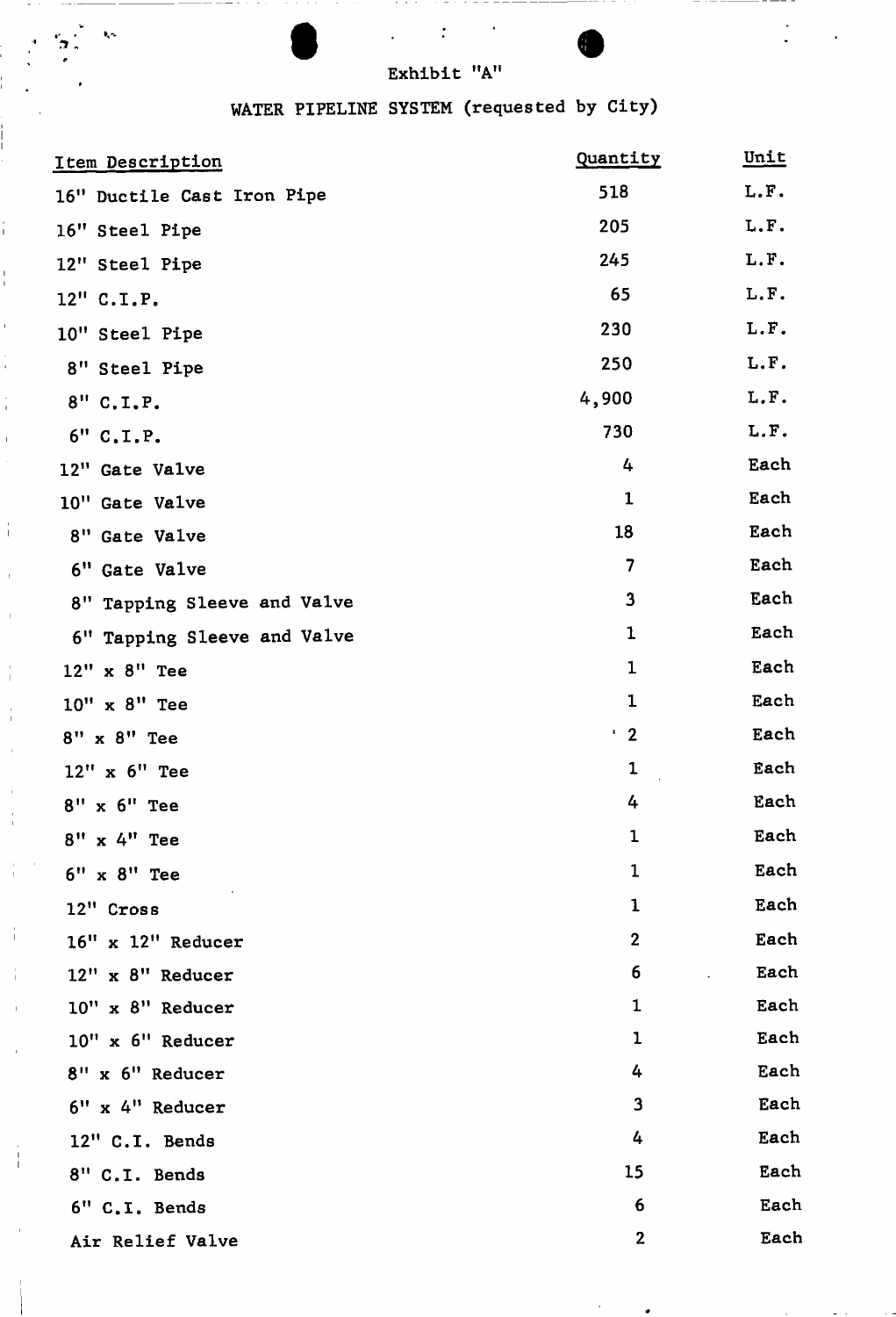| Item Description                          | Quantity     | Unit |
|-------------------------------------------|--------------|------|
| Plug and B.O. Assembly                    | $\mathbf{2}$ | Each |
| Install Fire Hydrant                      | 10           | Each |
| 1" Water Service (Copper)                 | 40           | Each |
| Extend Water Service (Copper)             | $\mathbf{2}$ | Each |
| 4" Gate Valve with Riser                  | 1            | Each |
| SANITARY SEWER SYSTEM (requested by City) |              |      |
| 6" VCP                                    | 135          | L.F. |
| 8" VCP                                    | 60           | L.F. |

Î,

j.

i

 $\frac{1}{4}$ 

 $\frac{1}{4}$ 

 $\frac{1}{4}$ 

 $\frac{1}{4}$ 

 $\frac{1}{4}$ 

 $\frac{1}{4}$ 

 $\frac{1}{2}$ 

 $\frac{1}{4}$ 

 $\bar{1}$ 

 $\frac{1}{4}$ 

 $\bar{1}$ 

 $\bar{1}$ 

 $\begin{array}{c} 1 \\ 1 \\ 1 \end{array}$ 

 $\frac{1}{1}$ 

 $\frac{1}{4}$ 

 $\begin{array}{c} \frac{1}{2} \\ \frac{1}{2} \\ \frac{1}{2} \end{array}$ 

 $\frac{1}{4}$ 

| $10$ " VCP          | 1,564 | L.F.  |
|---------------------|-------|-------|
| 15" VCP             | 719   | L.F.  |
| $\cdot$<br>Manholes | 5     | Each  |
| Trench Excavation   | 1,850 | C. Y. |
|                     |       |       |

|                                | STORM SEWER SYSTEM (requested by City) |       |
|--------------------------------|----------------------------------------|-------|
| 18" RCP (Double rubber gasket) | 222                                    | L.F.  |
| 24" RCP                        | 244                                    | L.F.  |
| <b>MH</b>                      |                                        | Each  |
| Trench Excavation              | 440                                    | C. Y. |

 $\frac{1}{2}$  is the contract of  $\frac{1}{2}$  is the contract of  $\frac{1}{2}$  is the contract of  $\frac{1}{2}$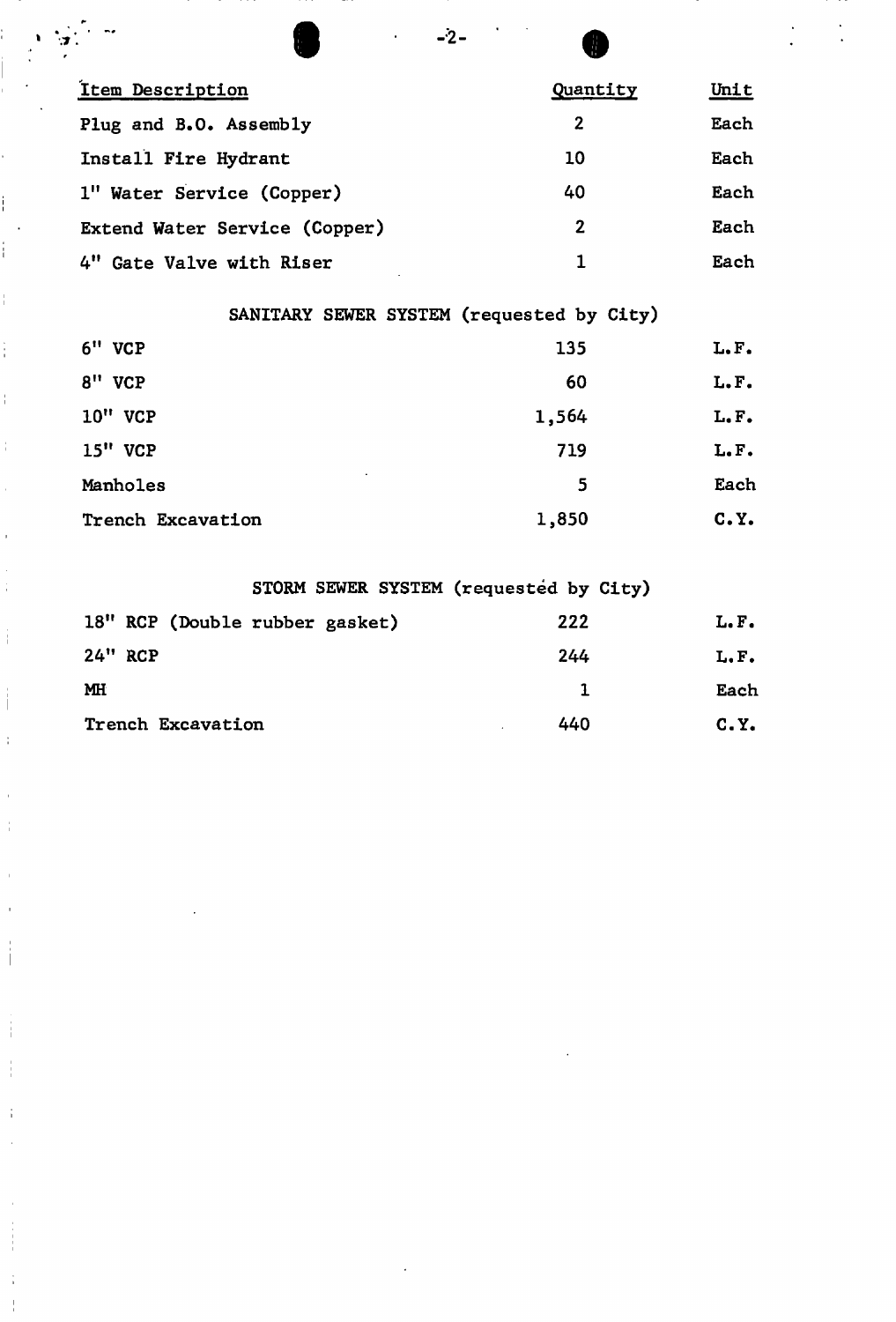## RESOLUTION NO, 3012

## RESOLUTION AUTHORIZING EXECUTION OF AGSSm m BETWEEN THE C0UHK OF SANTA CLARA AHD THE CITY OF SUNNYVALE FOR PATHENT OF COSTS OF XMPB098M3BTS TO CENTRAL EXPEES3UAY, UHXT XII

**• •** 

BE IT RESOLVED, that the City of Sunnyvale enter into, and the Mayor be and he hereby is authorized and directed on behalf of said City to execute the following:

Agreement between the County of Santa Clara and the City of Sunnyvale for payment o£ easts of improvements to Central E&pras8way» unit ill.

PASSED AND ADOPTED by the City Council of the City of Sunnyvale at a regular meeting held on the 16th day of

May 1967, by the following called vote:

AYES: Councilmen: Fernandez, Hayden, Logan, McDaniel, Shields, and Koreski NOES: ABSENT: Councilmen: Councilmen: Hone Jones

ATTEST:

i

GORDON R. MILLER, Acting City Clerk

 $By$  /s/ Florence W. Leonard

Deputy City Clerk

(SEAL)

APPROVED:

/s/ Donald B. Koreski

Mayor

Certified as a True Copy **GORDON R. MILLER, Acting City Clerk** 

 $\mathbf{B}$ y $\infty$ **Deputy City Clérk . . v**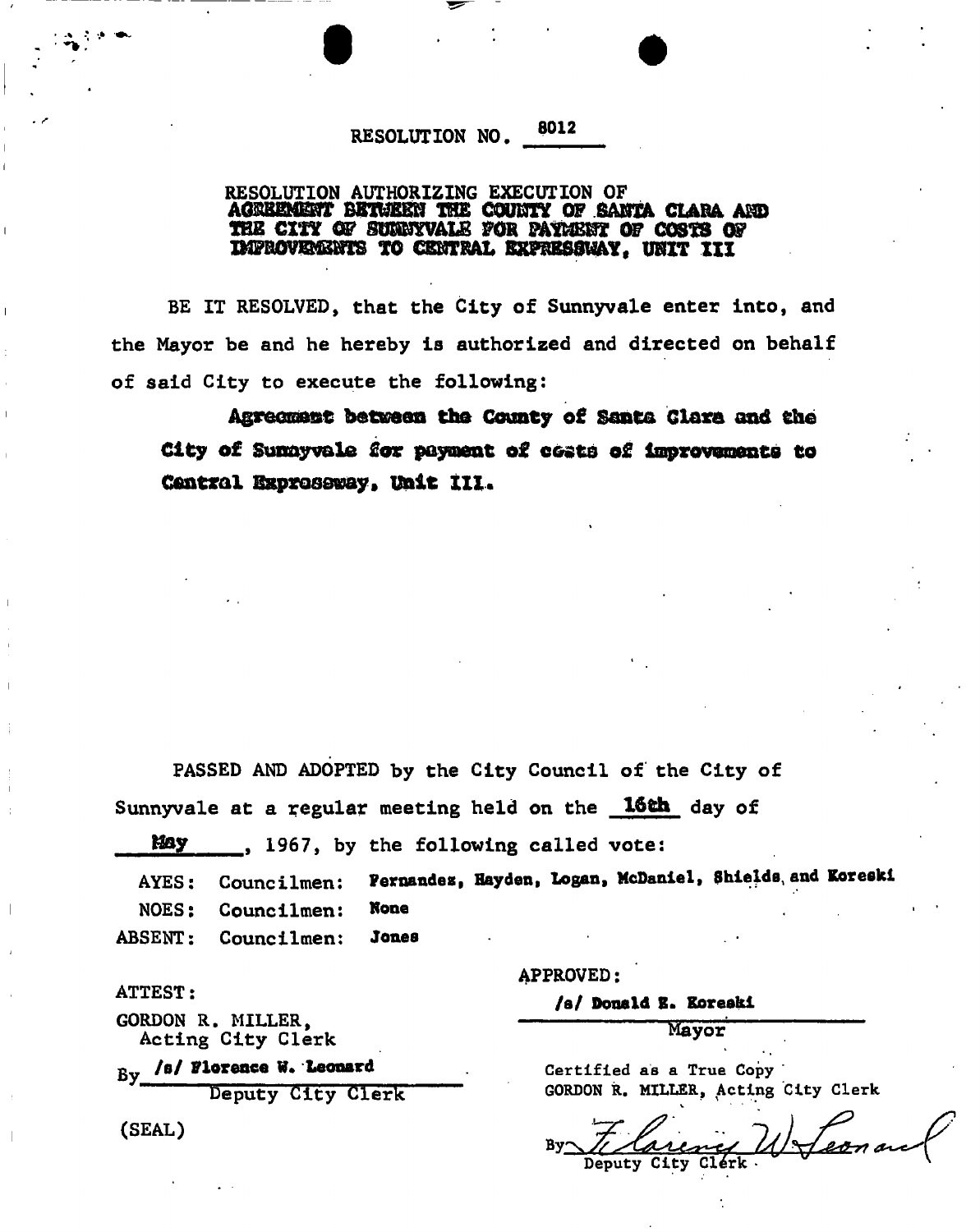| $\texttt{conv}$ |              | of santa clara   |                                                                                                                                                                    |                        |                                         | S.D. 3       |                                                                                                                                     |  |
|-----------------|--------------|------------------|--------------------------------------------------------------------------------------------------------------------------------------------------------------------|------------------------|-----------------------------------------|--------------|-------------------------------------------------------------------------------------------------------------------------------------|--|
|                 | <b>ANOO</b>  | <b>CALIFORNI</b> |                                                                                                                                                                    | TRANSMITTAL MEMORANDUM | <b>ARTMENT OF PUBLIC WORKS</b><br>DATE: | May 23, 1967 |                                                                                                                                     |  |
| FOR:            |              |                  | BOARD OF SUPERVISORS AGENDA OF                                                                                                                                     |                        | June 5                                  |              | 19 67                                                                                                                               |  |
| FROM:           |              |                  | STEFFANI, Public Works, Design                                                                                                                                     |                        |                                         |              |                                                                                                                                     |  |
|                 | TITLE:       |                  | AGREEMENT BETWEEN THE COUNTY OF SANTA CLARA AND THE CITY OF<br>SUNNYVALE FOR PAYMENT OF COSTS OF INSTALLATION OF CITY<br>UTILITIES IN CENTRAL EXPRESSWAY, UNIT III |                        |                                         |              |                                                                                                                                     |  |
|                 | DESCRIPTION: |                  |                                                                                                                                                                    |                        |                                         |              |                                                                                                                                     |  |
|                 |              |                  | The agreement provides for the payment by the City of<br>tion of the Central, Unit III, project.                                                                   |                        |                                         |              | Sunnyvale for requested work on their storm drain, sanitary sewer<br>and water pipeline systems. The work to be performed as a por- |  |

Approval is recommended.

ECS:JYT:ee

**Attachments** 

| AGENDA DATA         |
|---------------------|
| DATE:               |
| ITEM NO:            |
| <b>BOARD ACTION</b> |
|                     |
|                     |
|                     |

**APPROVED:** 

PAGE \_\_ of \_\_

प्रिश्चि

 $\mathcal{L}_{\mathcal{L}}$ 

**JAMES T. POTT, COUNTY ENGINEER** 

Ð

 $Q_{MN}$   $\bar{z}$  = 1967